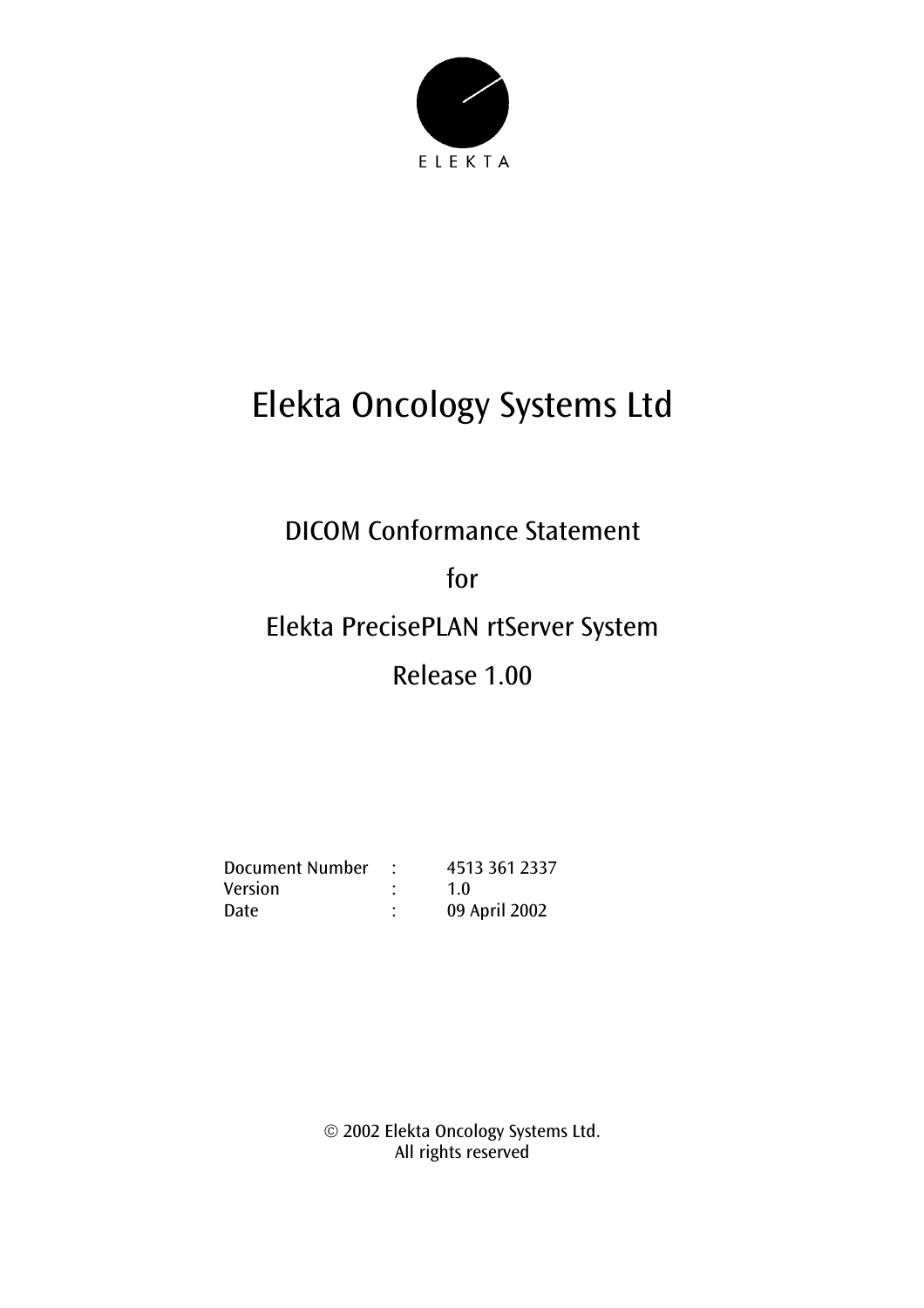Issued By:

Elekta Oncology Systems Ltd. Linac House Fleming Way CRAWLEY West Sussex RH10 2RR United Kingdom

Tel: +44 (0)1293 544422 Fax: +44 (0)1293 654321 <http://www.elekta.com/>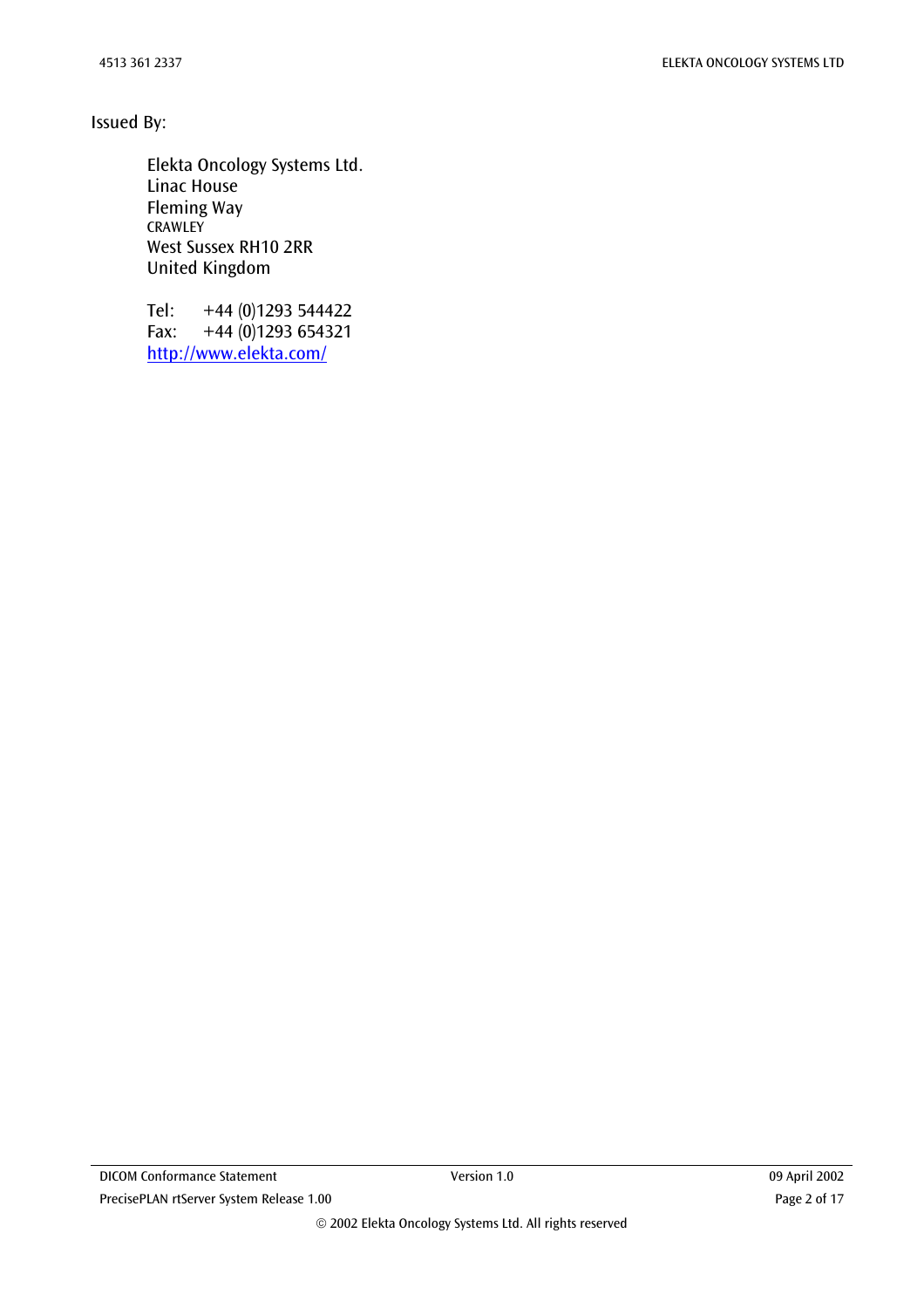| 1.1   |  |
|-------|--|
| 1.2   |  |
| 1.3   |  |
| 1.4   |  |
| 1.5   |  |
| 1.6   |  |
|       |  |
| 2.1   |  |
| 2.2   |  |
| 2.3   |  |
|       |  |
| 3.1   |  |
| 3.1.1 |  |
| 3.1.2 |  |
| 3.1.3 |  |
|       |  |
|       |  |
|       |  |
|       |  |
|       |  |
|       |  |
|       |  |
|       |  |
|       |  |
|       |  |
|       |  |
|       |  |
|       |  |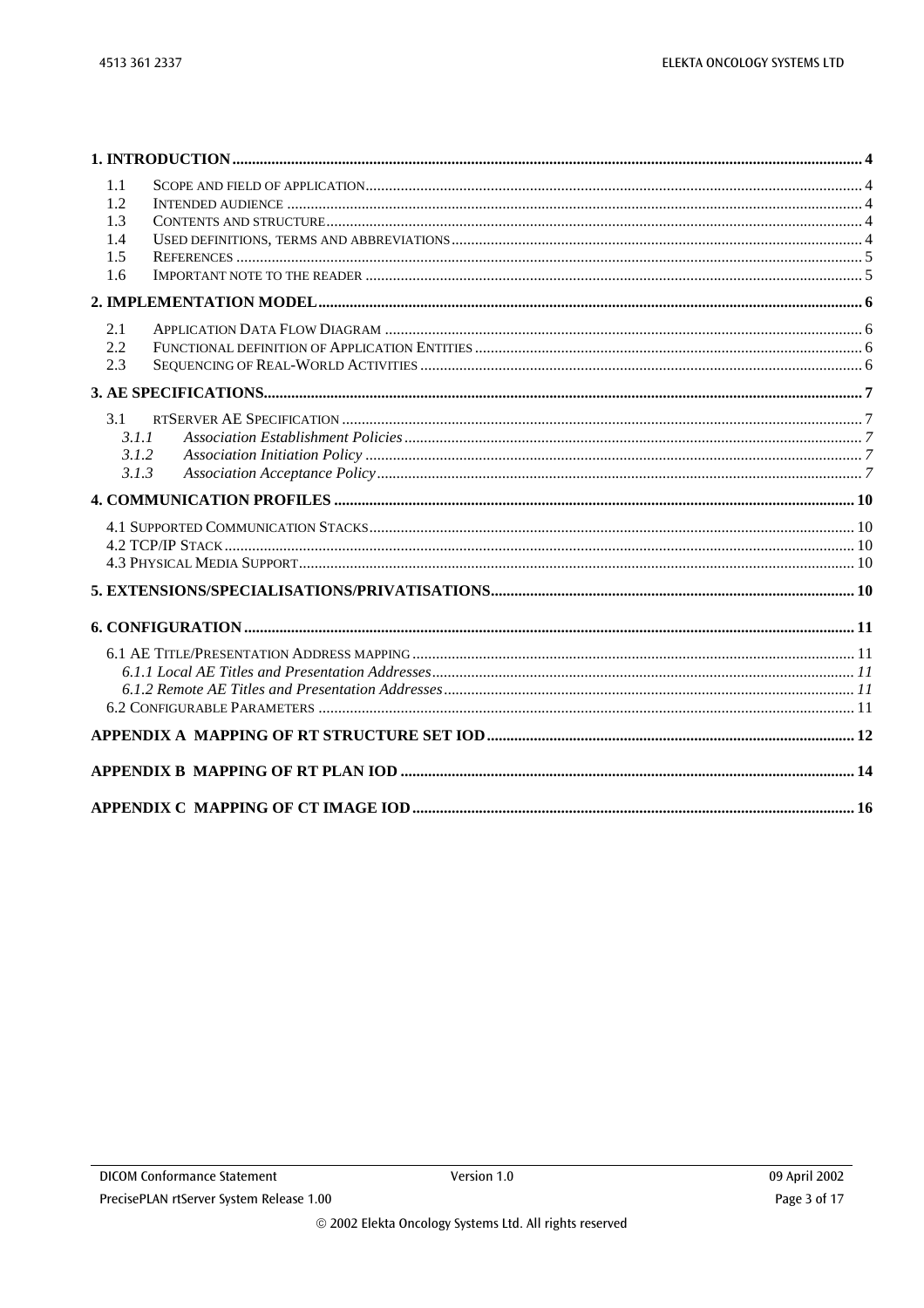# <span id="page-3-0"></span>**1. Introduction**

This chapter provides general information about the purpose, scope and content of this Conformance Statement.

# **1.1 Scope and field of application**

The scope of this DICOM Conformance Statement is to facilitate data exchange with equipment of Elekta Oncology Systems. This document specifies the compliance to the DICOM standard (formally called the NEMA PS 3.X-1993 standards). It contains a short description of the applications involved and provides technical information about the data exchange capabilities of the equipment. The main elements describing these capabilities are the supported DICOM Service Object Pair (SOP) Classes, Roles, Information Object Definitions (IOD) and Transfer Syntax's.

The field of application is the integration of the Elekta Oncology Systems equipment into an environment of medical devices.

This Conformance Statement should be read in conjunction with the DICOM standard and its addenda.

# **1.2 Intended audience**

This Conformance Statement is intended for:

- (potential) customers,
- system integrators of medical equipment,
- marketing staff interested in system functionality,
- software designers implementing DICOM interfaces.

It is assumed that the reader is familiar with the DICOM standard.

## **1.3 Contents and structure**

The DICOM Conformance Statement is contained in chapter 2 through 6 and follows the contents and structuring requirements of DICOM PS 3.2-1998. Additionally, the appendixes following chapter 6 specify the details of the applied IODs.

### **1.4 Used definitions, terms and abbreviations**

- DICOM definitions, terms and abbreviations are used throughout this Conformance Statement. For a description of these, see the DICOM Standard 1998.
- The word Elekta in this document refers to Elekta Oncology Systems Ltd.
- The word rtServer in this document refers to the Elekta rtServer DICOM-RT Server for PrecisePLAN.
- The term "local database" in this document is used to refer to an rtServer database accessed directly by the local rtServer application software (irrespective of whether the database itself is physically stored on the local machine or on another network server).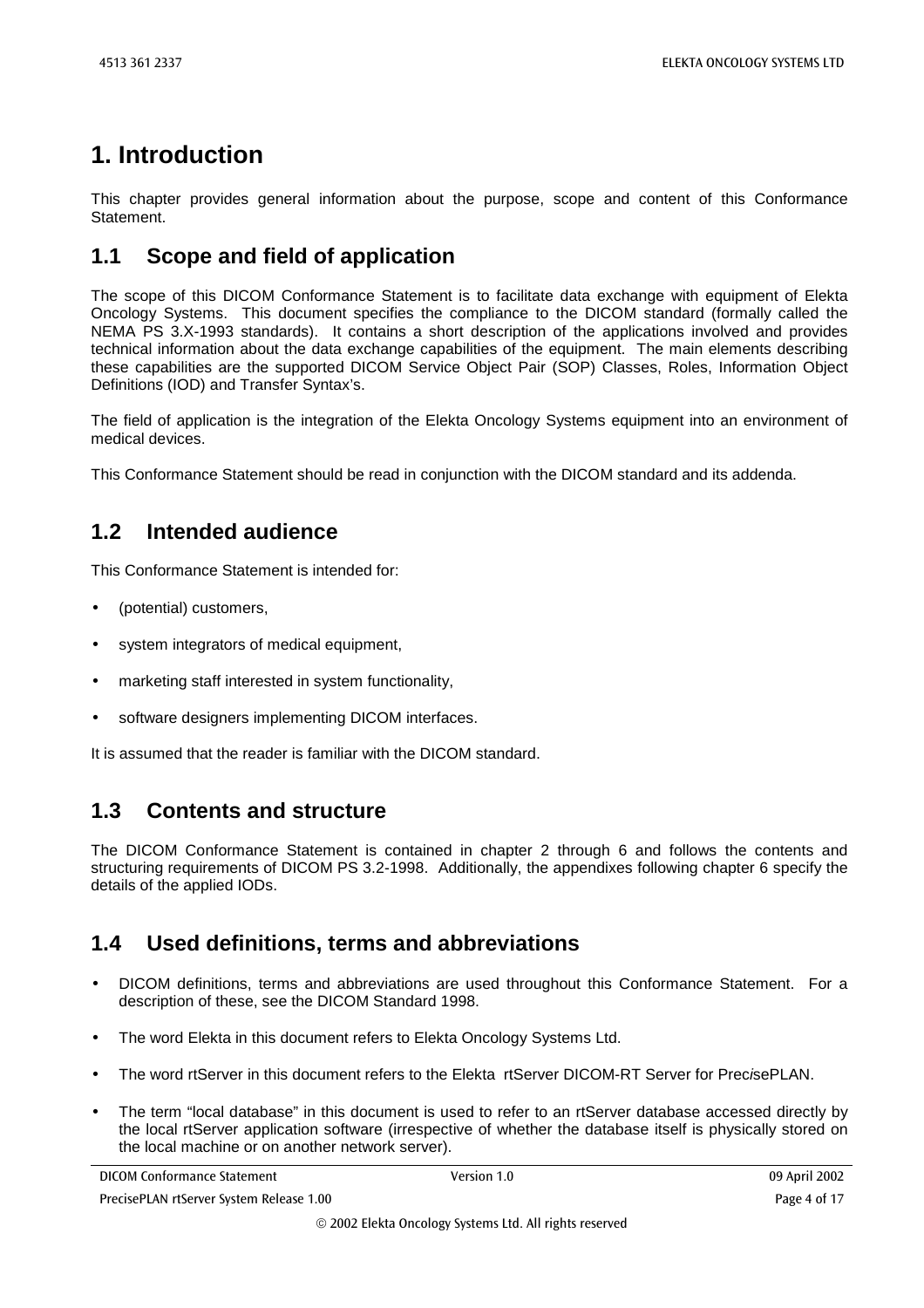<span id="page-4-0"></span>The term "remote database" in this document is used to refer to a database accessed during the DICOM protocol.

### **1.5 References**

[DICOM] The Digital Imaging and Communications in Medicine (DICOM) standard: DICOM PS 3.X (X refers to the part 1-13) and Supplements. National Electrical Manufacturers Association (NEMA) Publication Sales 1300 N. 17<sup>th</sup> Street, Suite 1847 Rosslyn, VA 22209, USA.

### **1.6 Important note to the reader**

This Conformance Statement by itself does not guarantee successful interoperability of Elekta equipment with non-Elekta equipment. The user (or user's agent) should be aware of the following issues:

### • Scope

The goal of DICOM is facilitate interconnectivity rather than interoperability. Interoperability refers to the ability of application functions, distributed over two or more systems, to work successfully together. The integration of medical devices into a networked environment may require application functions that are not specified within the scope of DICOM. Consequently, using only the information provided by this Conformance Statement does not guarantee interoperability of Elekta equipment with non-Elekta equipment. It is the user's responsibility to analyze thoroughly the application requirements and to specify a solution that integrates Elekta equipment with non-Elekta equipment.

### • Validation

Elekta equipment has been carefully tested to assure that the actual implementation of the DICOM interface corresponds with this Conformance Statement. Where Elekta equipment is linked to non-Elekta equipment, the first step is to compare the relevant Conformance Statements. If the Conformance Statements indicate that successful information exchange should be possible, additional validation tests will be necessary to ensure the functionality, performance, accuracy and stability of image and image related data. It is the responsibility of the user (or user's agent) to specify the appropriate test suite and to carry out the additional validation tests.

### • New versions of the DICOM Standard

The DICOM Standard will evolve in future to meet the user's growing requirements and to incorporate new features and technologies. Elekta is actively involved in this evolution and plans to adapt its equipment to future versions of the DICOM Standard. In order to do so, Elekta reserves the right to make changes to its products or to discontinue its delivery. The user should ensure that any non-Elekta provider linking to Elekta equipment also adapts to future versions of the DICOM Standard. If not, the incorporation of DICOM enhancements into Elekta equipment may lead to loss of connectivity (in case of networking) and incompatibility (in case of media).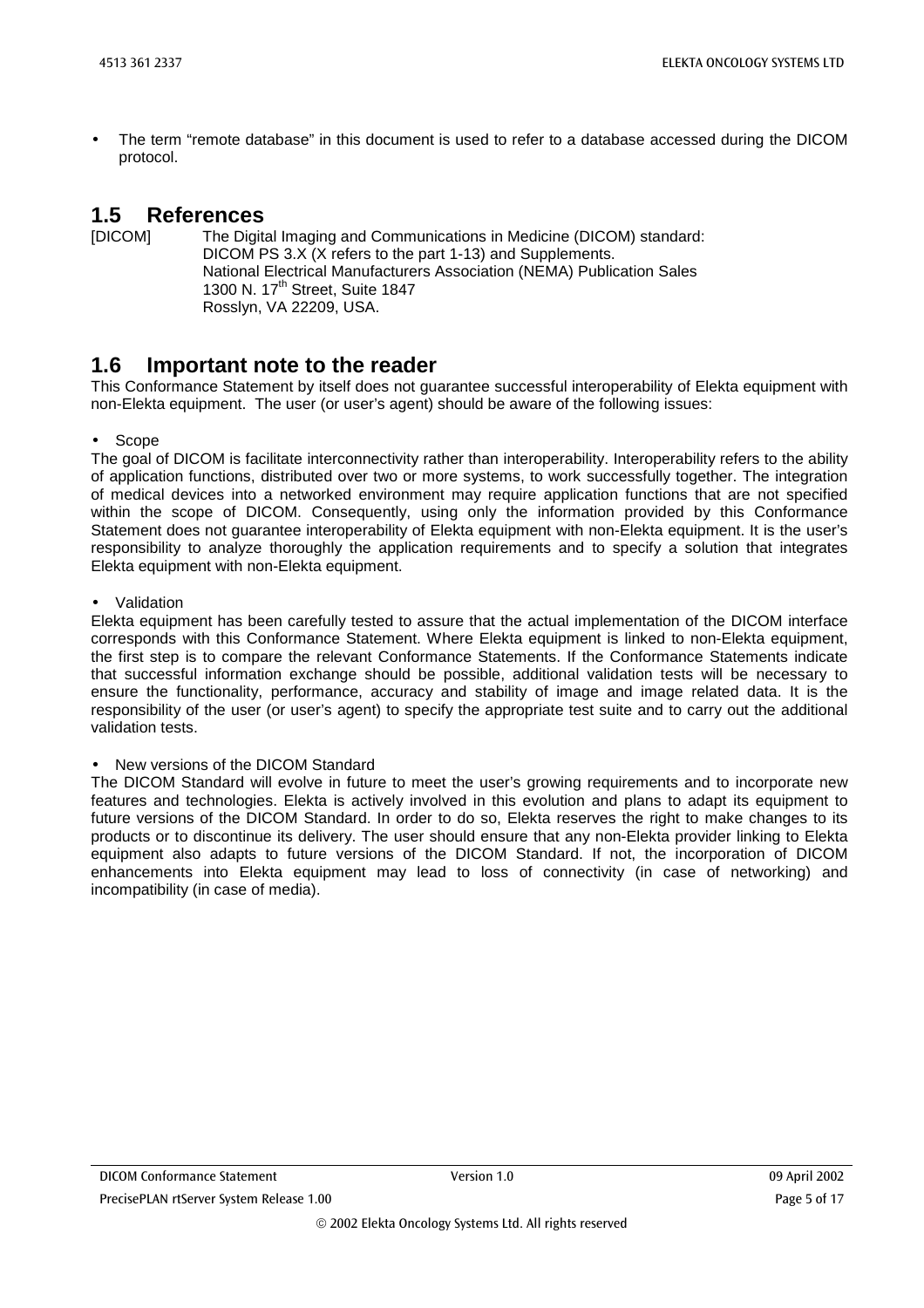# <span id="page-5-0"></span>**2. Implementation Model**

The rtServer is a DICOM-RT Server for use with the PrecisePLAN Treatment Planning System. It provides the following features:

- Responding to DICOM Echo Request for verification of connectivity.
- Receiving CT images from a remote database, which are then stored into a local database.
- Receiving RT Plans and Structures from a remote database, which are then stored into a local database.

The remote database access and image transfer functions are implemented using the DICOM Storage Services.

# **2.1 Application Data Flow Diagram**

The rtServer application behaves as a single Application Entity (AE). The related Implementation Model is shown in Figure 1.



# **2.2 Functional definition of Application Entities**

The rtServer Application Entity acts as a Service Class Provider for Verification and Storage Service Classes. The application is active when the Prec*isePLAN* system is powered up.

## **2.3 Sequencing of Real-World Activities**

Within a single association rtServer will (from Revision 2.1.h) tolerate any sequence of object types. However, for an RTPLAN or RTSTRUCT object to be accepted it must be accompanied with at least one axial image within a single association. Further, the associated RTSTRUCT objects must be received in the same association as the RTPLAN objects.

DICOM Conformance Statement Version 1.0 09 April 2002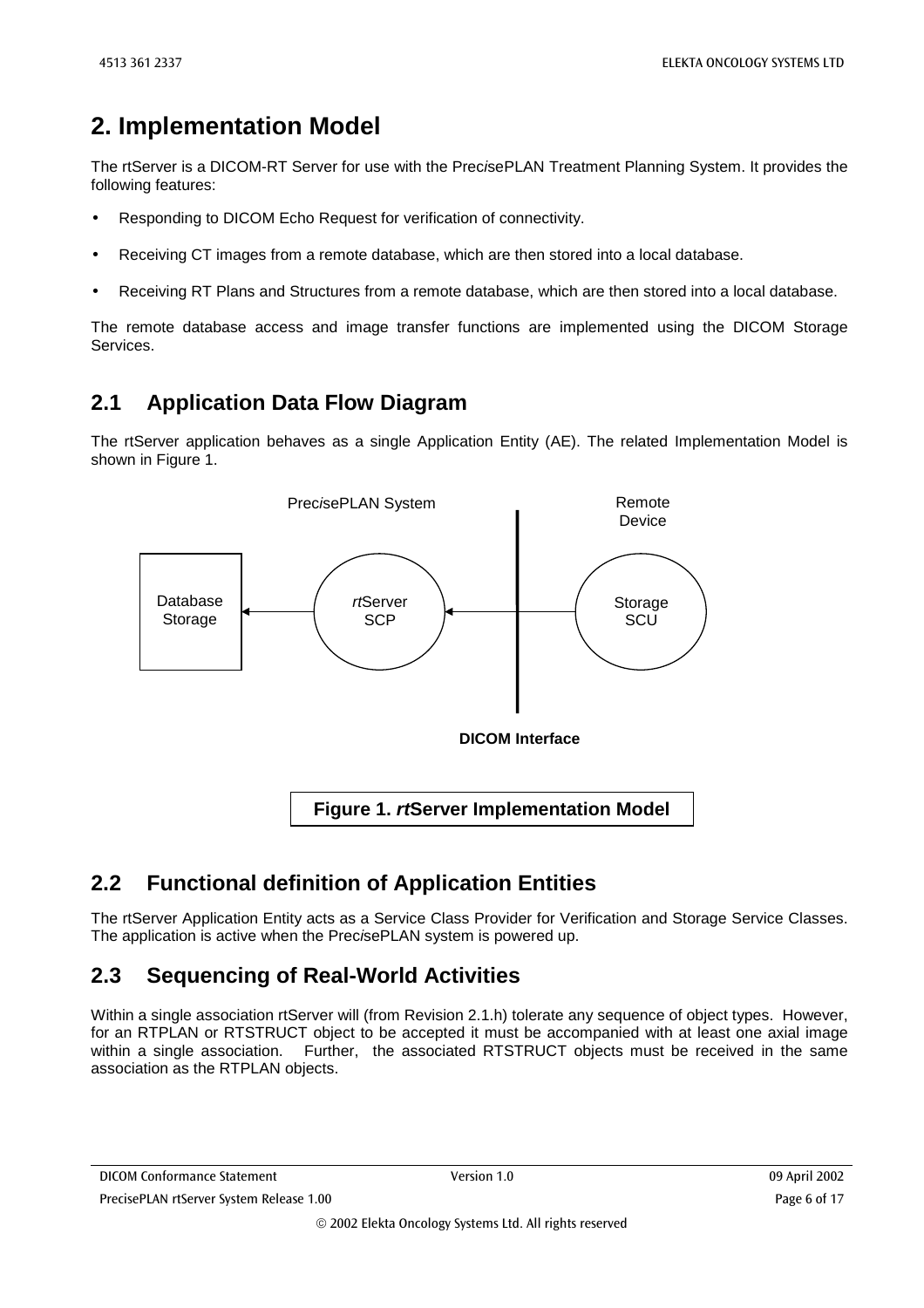# <span id="page-6-0"></span>**3. AE Specifications**

## **3.1 rtServer AE Specification**

The rtServer Application Entity provides Standard Conformance to the following DICOM 3.0 SOP Classes as an SCP.

### **Table 1. Storage SOP Classes supported by rtServer as SCP**

| <b>SOP Class Name</b>    | UID                           |
|--------------------------|-------------------------------|
| CT Image Storage         | 1.2.840.10008.5.1.4.1.1.2     |
| RT Plan Storage          | 1.2.840.10008.5.1.4.1.1.481.5 |
| RT Structure Set Storage | 1.2.840.10008.5.1.4.1.1.481.3 |

### **3.1.1 Association Establishment Policies**

### **3.1.1.1 General**

The maximum PDU size for rtServer is configurable from a minimum of 2048 bytes. There is no upper limit. It is limited by the available system resources. The default value is 16 Kbytes.

### **3.1.1.2 Number of Associations**

rtServer will accept one association at a time. The number of simultaneous pending association is 5.

### **3.1.1.3 Asynchronous Nature**

rtServer does not support asynchronous operations and will not perform asynchronous window negotiation.

### **3.1.1.4 Implementation Identifying Information**

Implementation Class UID: 2.840.1015.15.1.2.1 Implementation Version Name: rtServer 2.1.j

### **3.1.2 Association Initiation Policy**

rtServer awaits association from a remote application and does not initiate an association

### **3.1.3 Association Acceptance Policy**

rtServer accepts associations for following purposes:

- To allow remote applications to store images and radiotherapy data into the local rtServer database (see section 3.1.3.1 below).
- To allow remote applications to verify application level communication with rtServer (see section 3.1.3.2) below).

### **3.1.3.1 Store Images into rtServer Local Database**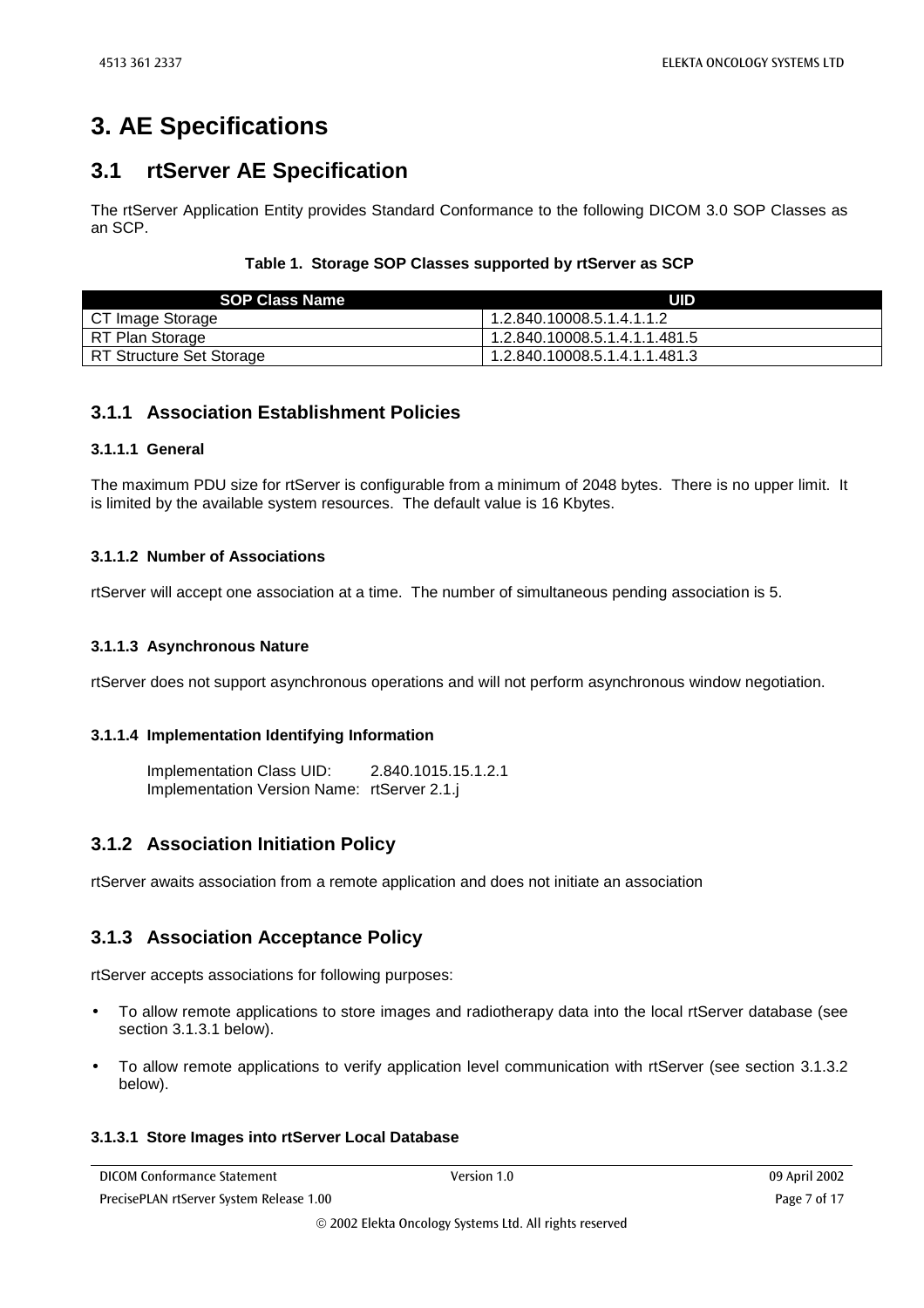### **3.1.3.1.1 Associated Real World Activity**

rtServer accepts associations from remote systems that wish to send images for storage into a local rtServer database.

#### **3.1.3.1.2 Presentation Context Table**

Any of the presentation contexts shown in Table 2 below are acceptable:

#### **Table 2. Acceptable Presentation Contexts for rtServer Image Storage**

|                                                  | <b>Presentation Context Table</b> |                           |                     |            |      |  |
|--------------------------------------------------|-----------------------------------|---------------------------|---------------------|------------|------|--|
| <b>Transfer Syntax</b><br><b>Abstract Syntax</b> |                                   | Role                      | Ext.                |            |      |  |
| <b>Name</b>                                      | UID                               | Name List                 | <b>UID List</b>     |            | Neg. |  |
|                                                  |                                   | Implicit VR Little Endian | 1.2.840.10008.1.2   |            |      |  |
| CT Image<br>Storage                              | 1.2.840.10008.5.1.4.1.1.2         | Explicit VR Little Endian | 1.2.840.10008.1.2.1 | <b>SCP</b> | None |  |
|                                                  |                                   | Explicit VR Big Endian    | 1.2.840.10008.1.2.2 |            |      |  |

### **Table 3. Acceptable Presentation Contexts for rtServer Radiotherapy Object Storage**

| <b>Presentation Context Table</b>                   |                               |                                  |                     |            |      |
|-----------------------------------------------------|-------------------------------|----------------------------------|---------------------|------------|------|
|                                                     | <b>Abstract Syntax</b>        | <b>Transfer Syntax</b>           |                     | Role       | Ext. |
| Name                                                | UID                           | Name List                        | <b>UID List</b>     |            | Neg. |
| RT Plan<br>1.2.840.10008.5.1.4.1.1.481.5<br>Storage | Implicit VR Little Endian     | 1.2.840.10008.1.2                |                     |            |      |
|                                                     |                               | <b>Explicit VR Little Endian</b> | 1.2.840.10008.1.2.1 | <b>SCP</b> | None |
|                                                     | Explicit VR Big Endian        | 1.2.840.10008.1.2.2              |                     |            |      |
|                                                     |                               | Implicit VR Little Endian        | 1.2.840.10008.1.2   |            |      |
| <b>RT Structure</b><br>Set Storage                  | 1.2.840.10008.5.1.4.1.1.481.3 | <b>Explicit VR Little Endian</b> | 1.2.840.10008.1.2.1 | <b>SCP</b> | None |
|                                                     |                               | Explicit VR Big Endian           | 1.2.840.10008.1.2.2 |            |      |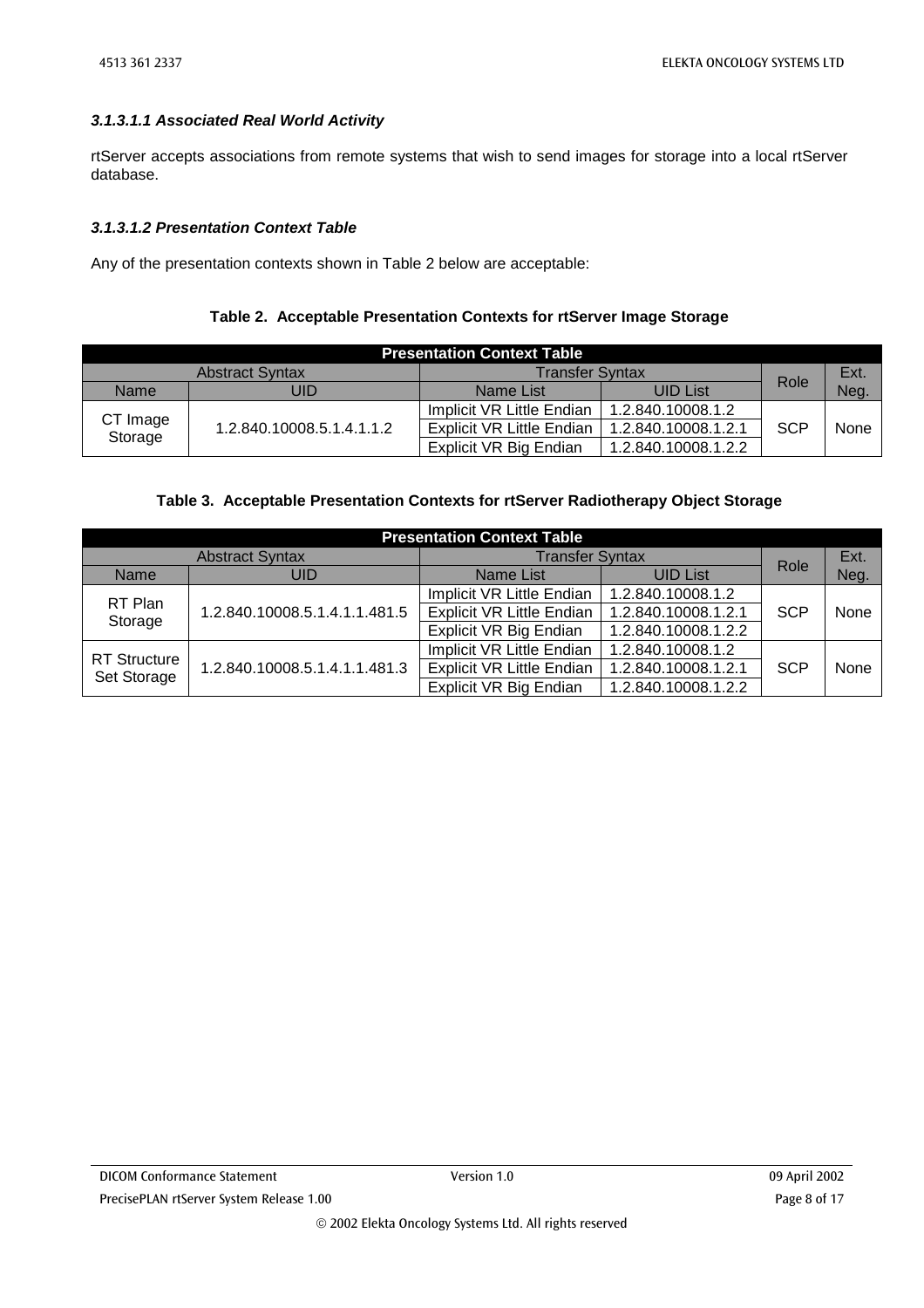#### **3.1.3.1.3 C-STORE SCP Conformance**

rtServer provides standard conformance.

The AE is a Conformance Level 0 Storage SCP: not all DICOM Type 1 and 2 attribute are stored. The attributes that are stored for internal use of rtServer are listed in Appendices. All other received attributes will be discarded. The SOP Instance UIDs are discarded when the images and RT data are committed to main rtServer database.

For safety reasons, incoming images are stored into a local database dedicated to DICOM Import. An rtServer function allows the subsequent interactive relocation of the images into the main rtServer clinical database at the rtServer operators discretion. All RT-Plan and RT-Structure-set data is purged that is received during an incomplete or failed association. Image files are not purged. Plan files are stored with an identification number that increments from the highest pre-existing plan number for that patient. Up to 16 plan files may be received in a single association. Used CT\_SIM plan files should be purged periodically by the user. The datafile corresponding to each plan file that contains the selected machine is purged on receipt of a new corresponding plan file. (These are the so-called MACH\_IDS files).

For successful receipt of RT-Plan and RT-Structure-set data these objects must be received with at least one axial CT image in the same association. This is required in order to extract the coordinate frame from the CT image. A difference introduced with Revision 2.1.h is that the CT image, RT-Plan and RT-Structure-set objects may now be received in any order.

The duration of image storage is determined by the operator of the PrecisePLAN system.

#### **3.1.3.1.4 Presentation Context Acceptance Criterion**

rtServer accepts all contexts in the intersection of the proposed and acceptable presentation contexts. There is no check for duplicate contexts. Duplicate contexts are accepted.

#### **3.1.3.1.5 Transfer Syntax Selection Policies**

rtServer prefers its native byte ordering (Big Endian), and will prefer explicit over implicit VR for Little Endian byte ordering.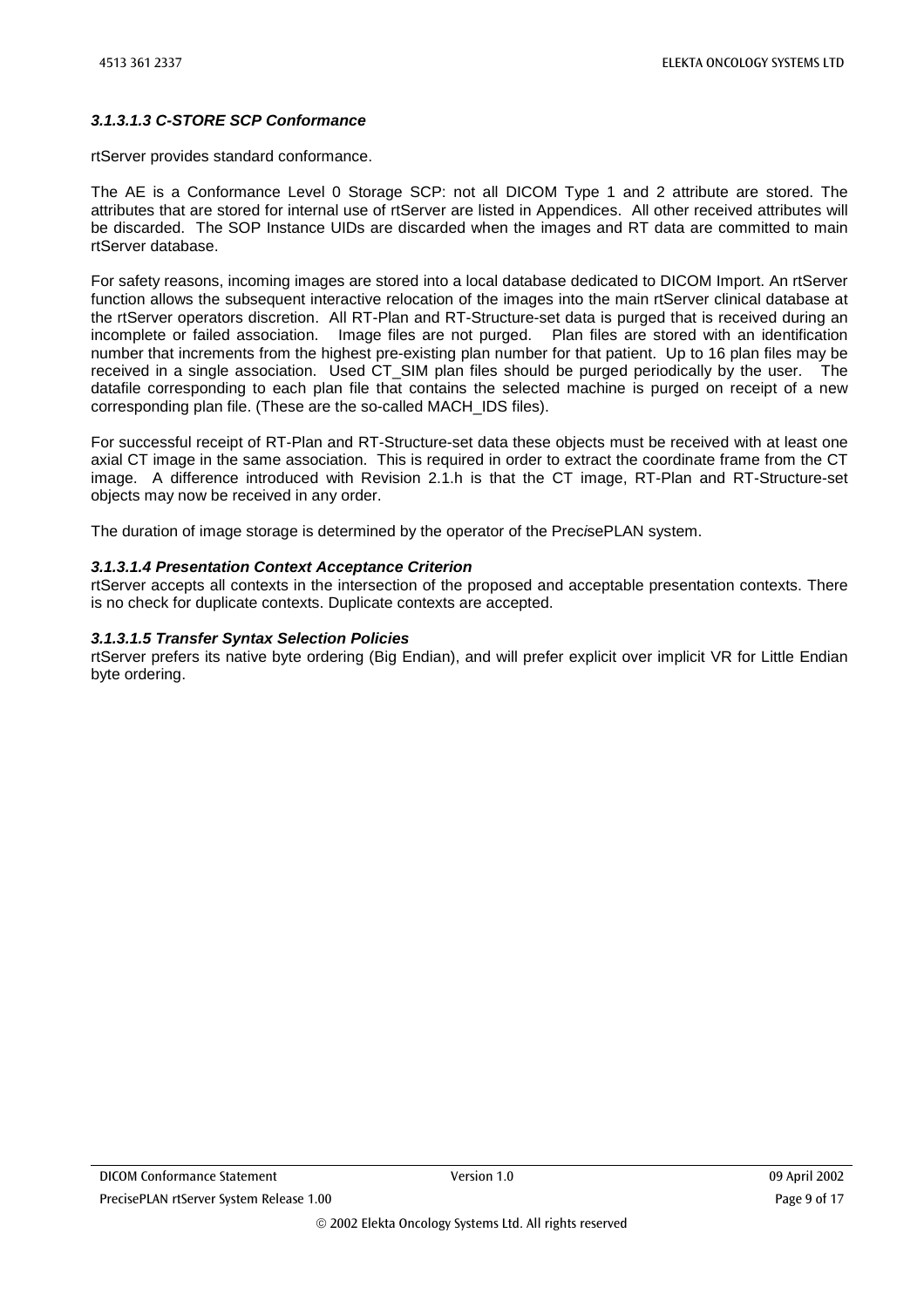### <span id="page-9-0"></span>**3.1.3.2 Verify Application Level Communication**

### **3.1.3.2.1 Associated Real World Activity**

rtServer accepts associations from systems that wish to verify the application level communication using the C-ECHO command.

### **3.1.3.2.2 Presentation Context Table**

Any of the presentation contexts shown in Table 4 below are acceptable:

### **Table 4. Acceptable Presentation Contexts for Verification**

| <b>Presentation Context Table</b>                |                           |                           |                     |      |      |
|--------------------------------------------------|---------------------------|---------------------------|---------------------|------|------|
| <b>Abstract Syntax</b><br><b>Transfer Syntax</b> |                           | Role                      | Ext.                |      |      |
| Name                                             | JID                       | Name List                 | <b>UID List</b>     |      | Neg. |
|                                                  |                           | Implicit VR Little Endian | 1.2.840.10008.1.2   |      |      |
| 1.2.840.10008.1.1<br>Verification                | Explicit VR Little Endian | 1.2.840.10008.1.2.1       | <b>SCP</b>          | None |      |
|                                                  |                           | Explicit VR Big Endian    | 1.2.840.10008.1.2.2 |      |      |

### **3.1.3.2.3 C-ECHO SCP Conformance**

rtServer provides standard conformance.

### **3.1.3.2.4 Presentation Context Acceptance Criterion**

rtServer accepts all contexts in the intersection of the proposed and acceptable presentation contexts. There is no check for duplicate contexts. Duplicate contexts are accepted.

### **3.1.3.2.5 Transfer Syntax Selection Policies**

rtServer prefers its native byte ordering (Big Endian), and will prefer explicit over implicit VR for Little Endian byte ordering.

# **4. Communication Profiles**

## **4.1 Supported Communication Stacks**

The rtServer application provides DICOM V3.0 TCP/IP Network Communication Support as defined in Part 8 of the DICOM Standard.

## **4.2 TCP/IP Stack**

rtServer inherits its TCP/IP stack from the operating system upon which it executes.

## **4.3 Physical Media Support**

rtServer supports Ethernet ISO.8802-3.

On Elekta supplied hardware platforms the connection types provided are 10BASE2 (BNC), 10BASE5 (Standard AUI) and 10BASE-T (RJ45 twisted pair).

# **5. Extensions/Specialisations/Privatisations**

Not applicable.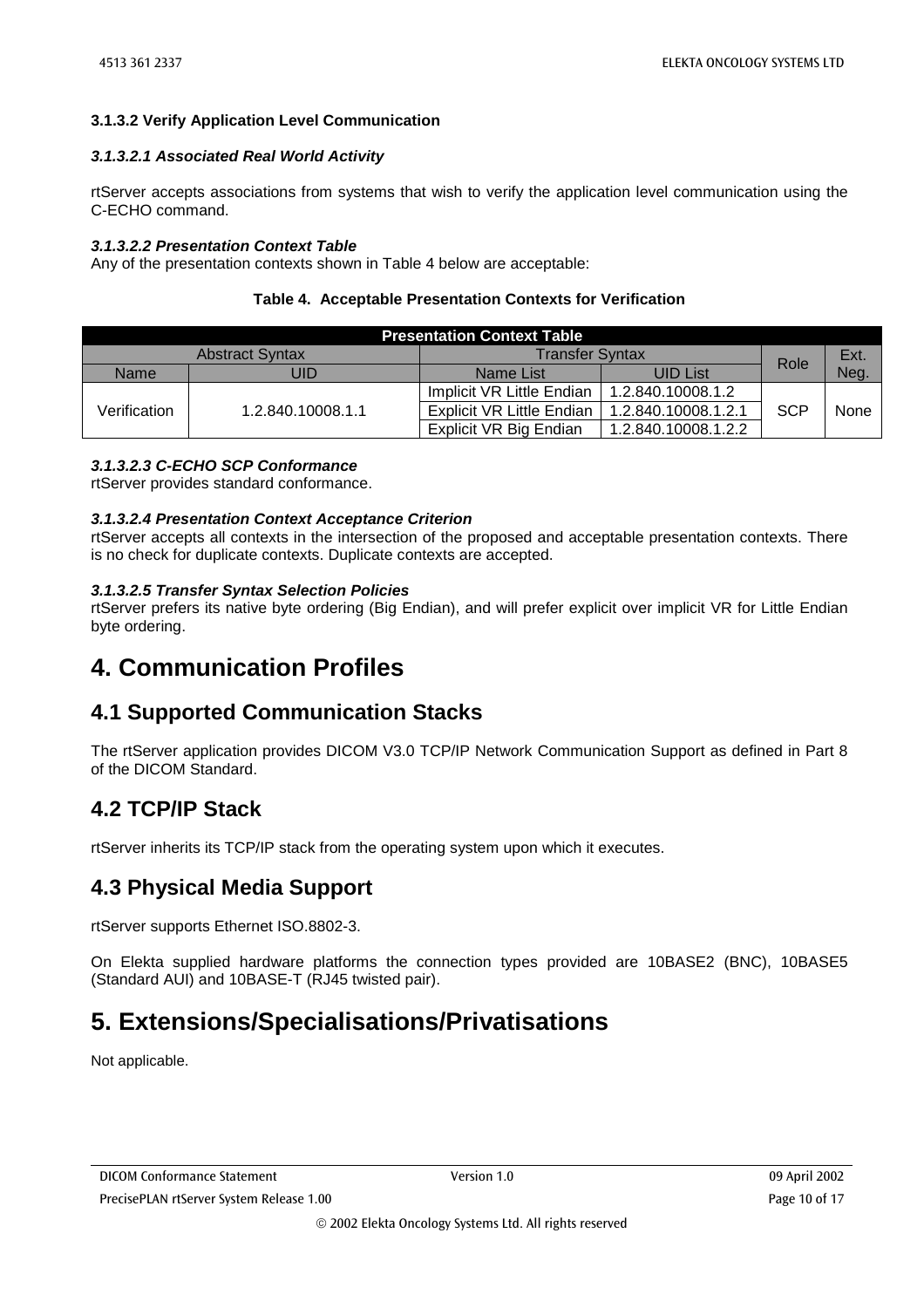# <span id="page-10-0"></span>**6. Configuration**

The configuration of an rtServer system is done by means of setting environment variables either from the startup or login script file. Configuration changes are not effective until the rtServer system is restarted. The environment variable names and default values are listed below. Default value is used if a variable is not explicitly set.

Configuration maintenance should be done by Elekta service engineers only.

|  | Table 5. Configurable parameters |  |
|--|----------------------------------|--|
|--|----------------------------------|--|

| <b>Variable Name</b>   | <b>Default</b> | <b>Notes</b>                                                                                                                                                                                                                                                                         |
|------------------------|----------------|--------------------------------------------------------------------------------------------------------------------------------------------------------------------------------------------------------------------------------------------------------------------------------------|
| rtServer PORT          | 104            | TCP/IP listening port                                                                                                                                                                                                                                                                |
| rtServer MAX PDU LEN   | 16*1024        | In bytes, minimum value is 4 Kbyte.                                                                                                                                                                                                                                                  |
| rtServer ARTIM TIMEOUT | -60            | In seconds                                                                                                                                                                                                                                                                           |
| rtServer READ TIMEOUT  | 45             | In seconds                                                                                                                                                                                                                                                                           |
| rtServer WRITE TIMEOUT | 15             | In seconds                                                                                                                                                                                                                                                                           |
| rtServer ACCEPT SCU    | Accept all     | By default, all devices are allowed to connect, regardless of Calling<br>and Called AE Title. If this setting is used, then both AE Titles are<br>enforced. Multiple Calling AE Titles in the environment string should<br>be separated by a comma. e.g., SCU_A, scu B, Another SCU. |

### **6.1 AE Title/Presentation Address mapping**

### **6.1.1 Local AE Titles and Presentation Addresses**

The local Application Entity Title is derived from the rtServer Workstation Name, which is configurable. Only printable ASCII characters are used. All other characters are replaced with underscore. Resultant string is truncated to 16 characters, if needed, to conform to the standard. A message is logged, if the AE Title is different from the hostname. The listen port number is configurable.

### **6.1.2 Remote AE Titles and Presentation Addresses**

Not applicable.

## **6.2 Configurable Parameters**

The Maximum PDU size is configurable.

The AE can be configured either to accept or reject association requests offering an incorrect Called and Calling AE title.

DICOM Upper Layer Timeouts are configurable.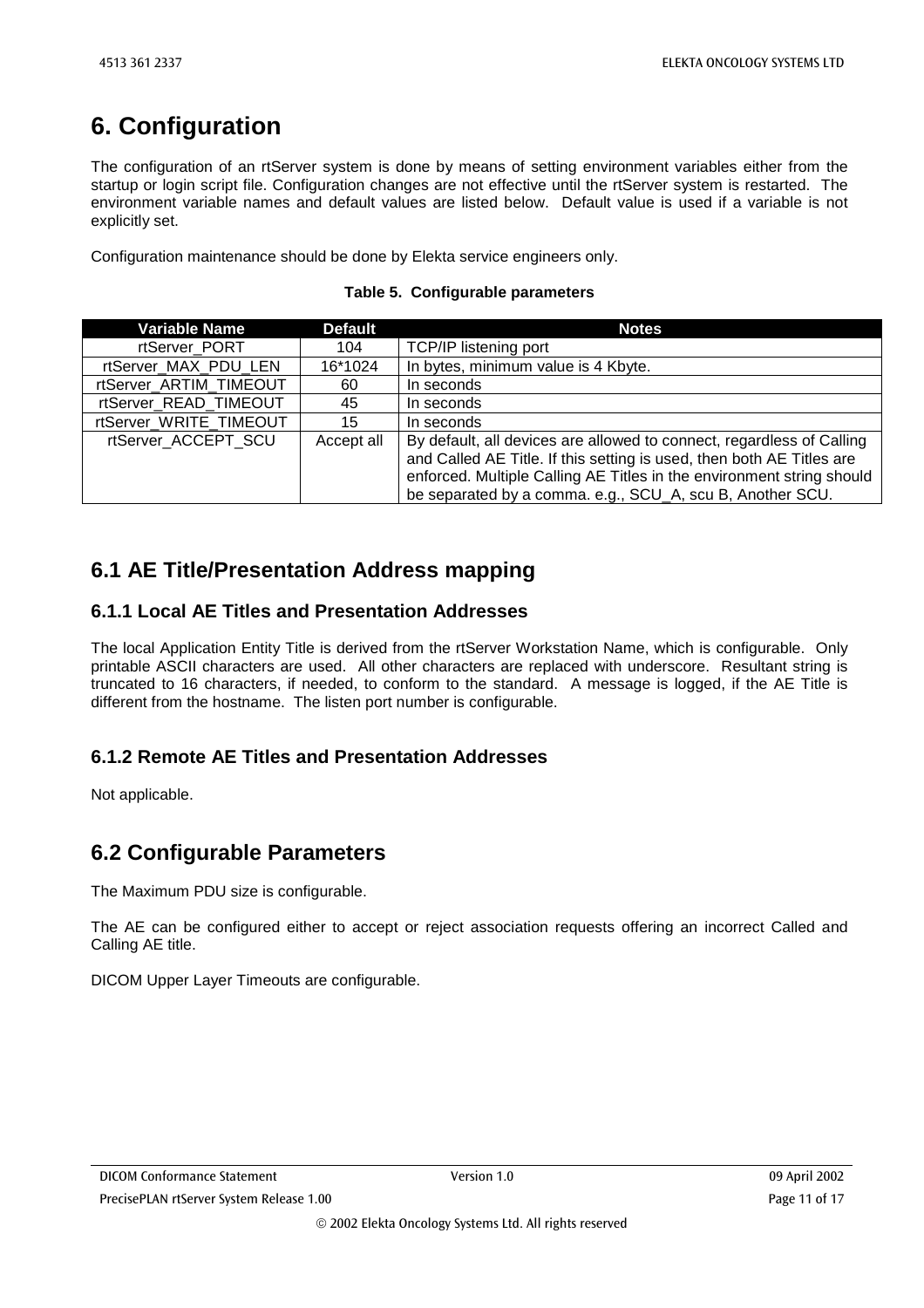# <span id="page-11-0"></span>**APPENDIX A Mapping of RT Structure Set IOD**

The modules of RT Structure Set IOD are listed in Table 6 below Please refer to the DICOM Standard 1998 for complete definition of the entities, modules and attributes.

| <b>Entity Name</b>   | <b>Module Name</b>         | <b>Usage</b> | <b>Reference</b> |
|----------------------|----------------------------|--------------|------------------|
| Patient              | Patient                    | M            | Table 7          |
| Study                | <b>General Study</b>       | M            | Table 8          |
|                      | <b>Patient Study</b>       |              | Not used         |
| <b>Series</b>        | <b>RT</b> Series           | М            | Table 9          |
| Equipment            | <b>General Equipment</b>   | M            | Not used         |
| <b>Structure Set</b> | <b>Structure Set</b>       | M            | Table 10         |
|                      | <b>ROI Contour</b>         | М            | Table 11         |
|                      | <b>RT ROI Observations</b> | М            | Not used         |
|                      | Approval                   |              | Not used         |
|                      | Audio                      |              | Not used         |
|                      | SOP Common                 | M            | Table 12         |

### **Table 6. RT Structure Set Information Object Definitions**

### **Table 7. Patient Module**

| <b>Attribute Name</b> | Taq          | Type | <b>Mapping and Notes</b>                 |
|-----------------------|--------------|------|------------------------------------------|
| <b>Patient Name</b>   | (0010.0010)  |      | AsPlanHdr.patName, truncated to 24 chars |
| <b>Patient ID</b>     | (0010, 0020) |      | AsPlanHdr.patId, truncated to 24 chars   |

### **Table 8. General Study Module**

| <b>Attribute Name</b> | <b>Taq</b>   | <b>Tvpe</b> | <b>Mapping and Notes</b>                        |
|-----------------------|--------------|-------------|-------------------------------------------------|
| Study Instance UID    | (0020, 000D) |             | AsPlanHdr.ctStudyUid,<br>truncated to 24 chars. |

### **Table 9. RT Series Module**

| <b>Attribute N</b><br>Name | lag           | <b>VDC</b> | pping and Notes<br>мар                                           |
|----------------------------|---------------|------------|------------------------------------------------------------------|
| Modality                   | 0060<br>0008. |            | <b>JUCT</b><br>Checked<br>้⊦<br>. .<br>the<br>value<br>tor<br>0t |

#### **Table 10. Structure Set Module**

| <b>Attribute Name</b>      | Taq          | Type | <b>Mapping and Notes</b>                        |
|----------------------------|--------------|------|-------------------------------------------------|
| Structure Set Label        | (3006,0002)  |      | AsPlanHdr.planName                              |
| Structure Set ROI Sequence | (3006, 0020) |      | Checked for presence and further processing     |
| > ROI Number               | (3006, 0022) | 1C   | Used for cross referencing ROI Contour Sequence |
| > ROI Name                 | (3006, 0026) | 2C   | AsStructure.name, truncated to 128 chars        |

### **Table 11. ROI Contour Module**

DICOM Conformance Statement Version 1.0 09 April 2002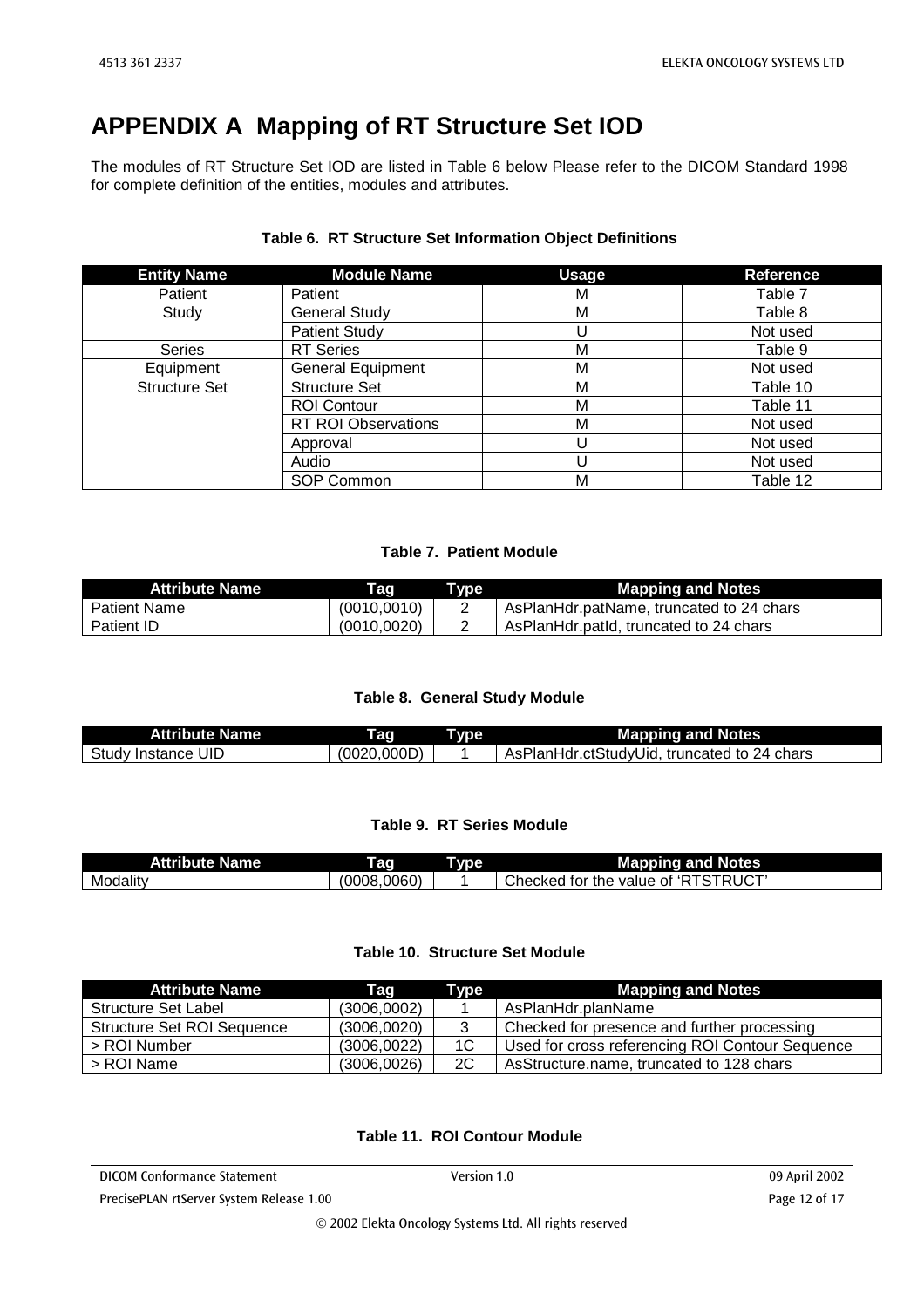| 3006,0039)<br>(3006,0084) |    | Checked for presence and further processing                          |
|---------------------------|----|----------------------------------------------------------------------|
|                           |    |                                                                      |
|                           |    | Used for cross referencing Structure Set ROI                         |
|                           |    | Sequence                                                             |
| (3006,002A)               | 3  | AsStructure.color, RGB values are mapped to                          |
|                           |    | internal constants                                                   |
| 3006,0039)                | 1  | Checked for presence and further processing                          |
| (3006, 0016)              | 3  | Not processed. Instead, the CT Images and                            |
| (0008, 1150)              | 1C | Contours are linked by Z coordinate in Contour                       |
| (0008, 1155)              | 1C | Data (3006,0050) and Slice Location (0020,1041)                      |
| (3006, 0042)              | 1C | Only 'CLOSED PLANAR' (structures) and 'POINT'                        |
|                           |    | (markers) are processed. All others ignored.                         |
| (3006,0044)               | 3  | Not processed, i.e., structure thickness is treated                  |
|                           |    | as infinitesimal.                                                    |
| (3006, 0046)              | 1C | Truncated to 600 points.                                             |
| (3006, 0050)              | 1C | X, Y values are used for defining a planar structure.                |
|                           |    | Z value is used for location. Non coplanar or tilted                 |
|                           |    | (i.e. variation in Z value) contours are ignored. If                 |
|                           |    | number of points exceeds 599, the contour is                         |
|                           |    | truncated and closed.                                                |
|                           |    |                                                                      |
|                           |    | Markers are accepted without any restrictions.                       |
|                           |    | $M = 1$ and $M = 100$ atmosfessors and a limit of $100$ total and to |

**Note**: A limit of 20 structures and a limit of 400 total contours per structure is applied.

### **Table 12. SOP Common Module**

| <b>Attribute Name</b> | Taq          | Type | <b>Mapping and Notes</b>                                        |
|-----------------------|--------------|------|-----------------------------------------------------------------|
| SOP Class UID         | (0008.0016)  |      | Used for verification of incoming data                          |
| SOP Instance UID      | (0008, 0018) |      | AsStructure.sopInstUid, saved for cross reference to<br>RT PLAN |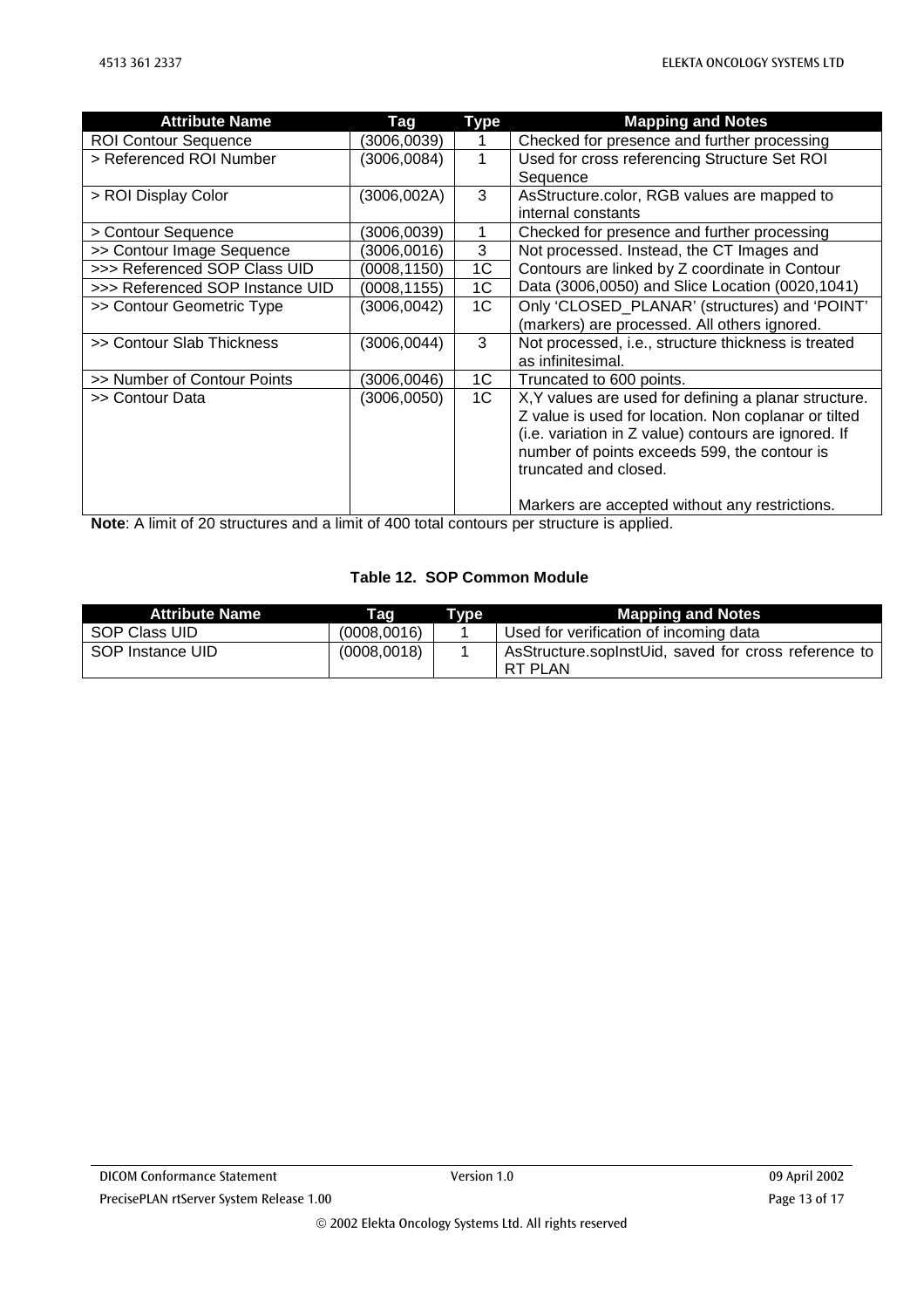# <span id="page-13-0"></span>**APPENDIX B Mapping of RT Plan IOD**

The modules of RT Structure Set IOD are listed in Table 13 below Please refer to the DICOM Standard 1998 for complete definition of the entities, modules and attributes.

| <b>Entity Name</b> | <b>Module Name</b>         | <b>Usage</b> | <b>Reference</b> |
|--------------------|----------------------------|--------------|------------------|
| Patient            | Patient                    | M            | Table 7          |
| Study              | <b>General Study</b>       | M            | Table 8          |
|                    | <b>Patient Study</b>       | U            | Not used         |
| <b>Series</b>      | <b>RT</b> Series           | M            | Table 14         |
| Equipment          | <b>General Equipment</b>   | M            | Not used         |
| Plan               | <b>RT</b> General Plan     | M            | Table 15         |
|                    | <b>RT</b> Prescription     | U            | Not used         |
|                    | <b>RT Tolerance Tables</b> | U            | Not used         |
|                    | <b>RT Patient Setup</b>    |              | Table 16         |
|                    | <b>RT Fraction Scheme</b>  | U            | Not used         |
|                    | RT Beam                    | C            | Table 17         |
|                    | RT Brachy App Setup        | С            | Not used         |
|                    | Approval                   | U            | Not used         |
|                    | Audio                      | U            | Not used         |
|                    | <b>SOP Common</b>          | M            |                  |

### **Table 13. RT Plan Information Object Definitions**

### **Table 14. RT Series Module**

| <b>Attribute Name</b> | Гag         | Lype <b>T</b> | <b>Mapping and Notes</b>                                       |
|-----------------------|-------------|---------------|----------------------------------------------------------------|
| Modalitv              | (0000,8000, |               | _AN'<br>TDI<br>. R L<br>. for<br>οt<br>the<br>Checked<br>value |

### **Table 15. RT General Plan Module**

| <b>Attribute Name</b>         | Taq          | Type | <b>Mapping and Notes</b>                             |
|-------------------------------|--------------|------|------------------------------------------------------|
| RT Plan Label                 | (300A,0002)  |      | AsPlanHdr.planName, truncated to 24 chars            |
| Ref. Structure Set Sequence   | (300C,0060)  | 1C   | Checked for presence and further processing          |
| > Referenced SOP Class UID    | (0008, 1150) | 1C   | Checked for value of '1.2.840.10008.5.1.4.1.1.481.3' |
| > Referenced SOP Instance UID | (0008, 1155) | 1C   | Used for referencing Structures and Markers          |

### **Table 16. Patient Setup Module**

| <b>Attribute Name</b>         | Taq          | Type | <b>Mapping and Notes</b>                             |
|-------------------------------|--------------|------|------------------------------------------------------|
| <b>Patient Setup Sequence</b> | (300A.0180)  |      | Only Patient Position (0018,5100) sent as part of CT |
| > Patient Setup Number        | (300A.0182)  |      | Images is processed                                  |
| > Patient Position            | (0018, 5100) | 1C   |                                                      |

### **Table 17. RT Beam Module**

DICOM Conformance Statement Version 1.0 09 April 2002

PrecisePLAN rtServer System Release 1.00 **Page 14 of 17** Page 14 of 17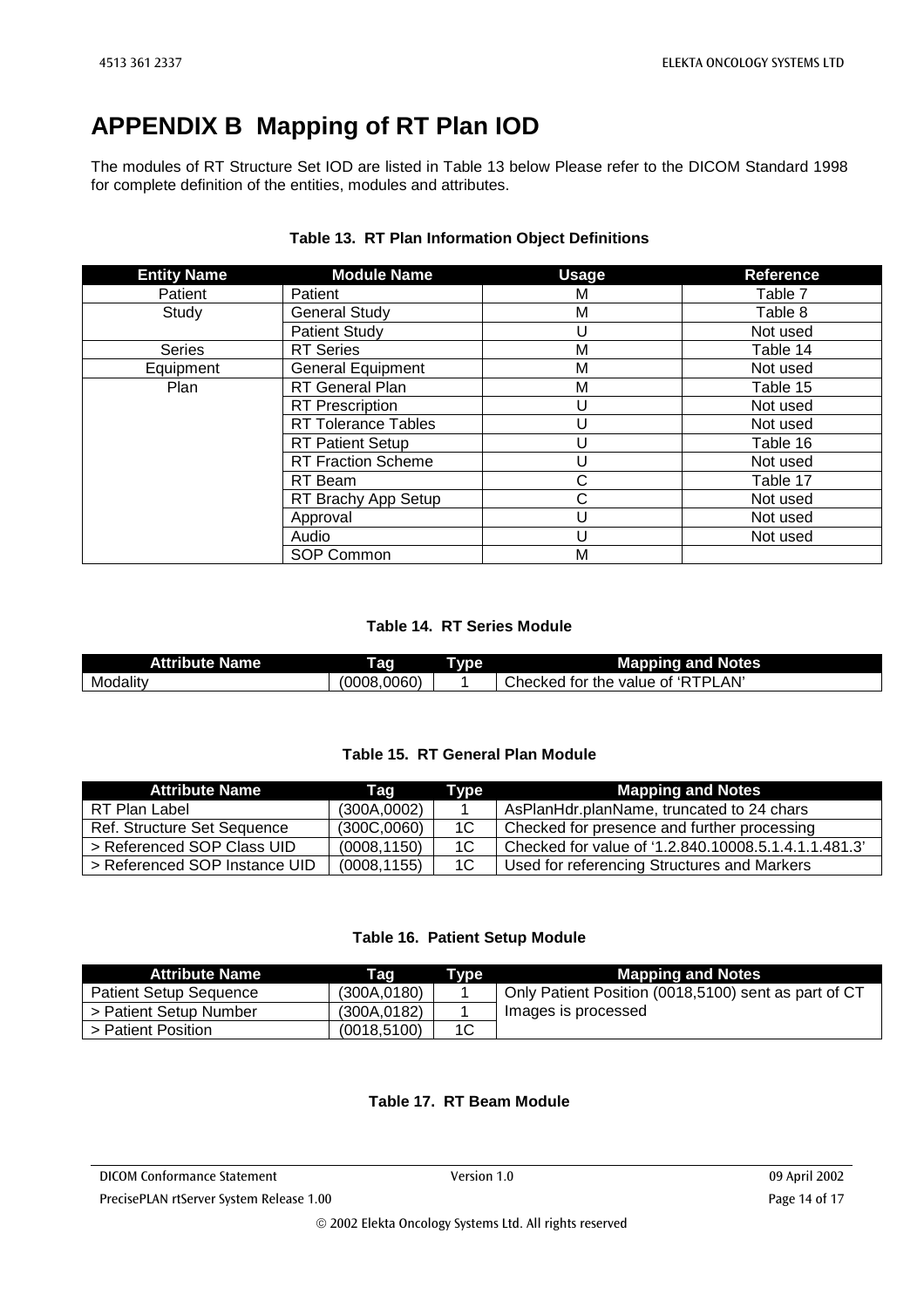| <b>Attribute Name</b>            | Tag          | <b>Type</b>     | <b>Mapping and Notes</b>                            |
|----------------------------------|--------------|-----------------|-----------------------------------------------------|
| <b>Beam Sequence</b>             | (300A,00B0)  | 1               | Checked for presence and further processing         |
| > Beam Number                    | (300A,00C0)  | $\mathbf{1}$    | AsBeam.id, numerical value is extracted from string |
| > Beam Name                      | (300A, 00C2) | $\overline{3}$  | AsBeam.name, truncated to 24 chars                  |
| > Beam Type                      | (300A, 00C4) | $\overline{1}$  | Only 'STATIC' processed. All others ignored.        |
| > Radiation Type                 | (300A, 00C6) | $\overline{2}$  | Only 'PHOTON' and 'ELECTRON' processed. All         |
|                                  |              |                 | others set to unknown.                              |
| > Treatment Machine Name         | (300A,00B2)  | $\overline{2}$  | AsBeam.AsMachine.id, truncated to 24 chars          |
| > Source Axis Distance           | (300A,00B4)  | $\overline{3}$  | AsBeam.AsMachine.sad                                |
| > Beam Limiting Device Sequence  | (300A,00B6)  | $\mathbf{1}$    | Checked for presence and further processing         |
| >> RT Beam Limiting Device Type  | (300A,00B8)  | $\mathbf{1}$    | AsBeam.AsCollimator.type                            |
| >> Number of Leaf/Jaw Pairs      | (300A,00BC)  | $\mathbf{1}$    | AsBeam.AsMachine.AsMLC.numLeaves                    |
| >> Leaf Position Boundaries      | (300A,00BE)  | 2C              | AsBeam.AsMachine.AsMLC.leafWidth. Only MLC          |
|                                  |              |                 | with constant width of leaves are processed.        |
| > Referenced Patient Setup       | (300C, 006A) | 3               | Not processed                                       |
| Number                           |              |                 |                                                     |
| > Number of Blocks               | (300A,00F0)  | $\mathbf{1}$    | Not processed, value computed from number of        |
|                                  |              |                 | blocks processed successfully.                      |
| > Block Sequence                 | (300A,00F6)  | 1 <sup>C</sup>  | Checked for presence and further processing         |
| >> Block Type                    | (300A,00F8)  | $\overline{1C}$ | Only 'SHIELDING' and 'APERTURE' processed. All      |
|                                  |              |                 | others set to unknown                               |
| >> Block Name                    | (300A,00FE)  | 3               | AsBlockData.name, truncated to 24 chars             |
| >> Block Number of Points        | (300A, 0104) | 2C              | AsBlockData.numVertices, limited to 128             |
| >> Block Data                    | (300A, 0106) | 2C              | AsBlockData.x and AsBlockData.y. If number of       |
|                                  |              |                 | points exceeds 127, the contour is truncated and    |
|                                  |              |                 | closed.                                             |
| > Control Point Sequence         | (300A, 0111) | $\mathbf{1}$    | Checked for presence and further processing         |
| >> Beam Limiting Device Position | (300A, 011A) | 1 <sup>C</sup>  | Checked for presence and further processing         |
| Sequence                         |              |                 |                                                     |
| >>> Beam Limiting Device Type    | (300A,00B8)  | 1 <sup>C</sup>  | 'X', 'Y', 'ASYMX', 'ASYMY', 'MLCX' and 'MLCY'       |
|                                  |              |                 | processed, all others ignored                       |
| >>> Leaf/Jaw Positions           | (300A, 011C) | 1C              | Processing depends upon value in Beam Limiting      |
|                                  |              |                 | Device Type (300A,00B8)                             |
| >> Gantry Angle                  | (300A, 011E) | 1 <sup>C</sup>  | AsBeam.AsBeamCoordinate.gantryAngleInit,            |
|                                  |              |                 | gantryAngleFinal                                    |
| >> Beam Limiting Device Angle    | (300A, 0120) | 1 <sup>C</sup>  | AsBeam.AsBeamCoordinate.collAngle                   |
| >> Patient Support Rotation      | (300A, 0123) | 1 <sup>C</sup>  | AsBeam.AsBeamCoordinate.couchAngle                  |
| Direction                        |              |                 |                                                     |
| >> Isocenter Position            | (300A, 012C) | 2C              | AsBeam.AsBeamCoordinate.isoX.isoY.isoZ              |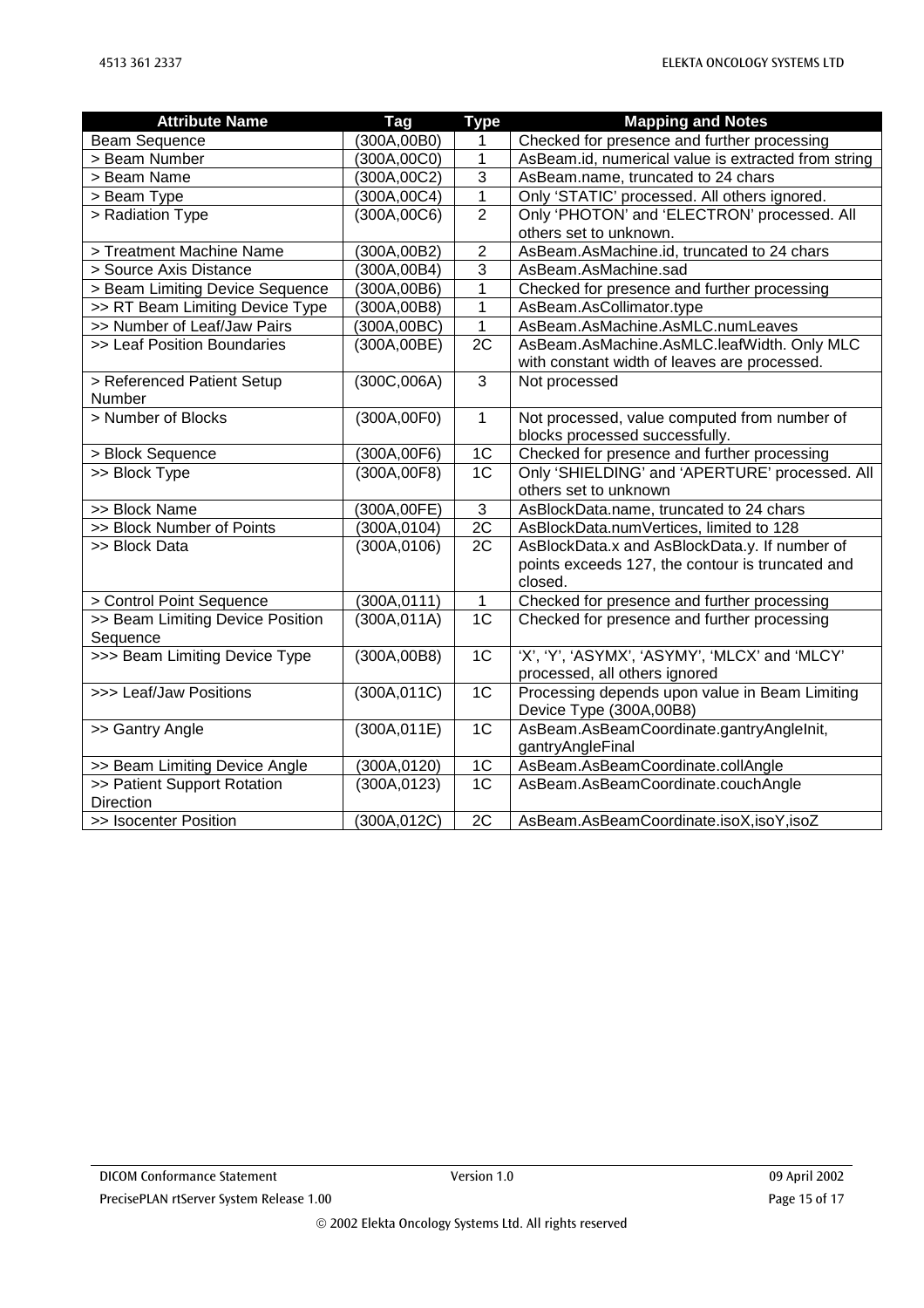# <span id="page-15-0"></span>**APPENDIX C Mapping of CT Image IOD**

The modules of CT Image IOD are listed in Table 18 below. Please refer to the DICOM Standard 1998 for complete definition of the entities, modules and attributes.

| <b>Entity Name</b> | <b>Module Name</b>        | <b>Usage</b> | <b>Reference</b> |
|--------------------|---------------------------|--------------|------------------|
| Patient            | Patient                   | М            | Table 19         |
| Study              | <b>General Study</b>      | M            | Table 20         |
|                    | <b>Patient Study</b>      | U            | Not used         |
| <b>Series</b>      | <b>General Series</b>     | M            | Table 21         |
| Frame of Reference | <b>Frame of Reference</b> | M            | Table 22         |
| Equipment          | <b>General Equipment</b>  | M            | Table 23         |
| Image              | General Image             | M            | Not used         |
|                    | Image Plane               | M            | Table 24         |
|                    | Image Pixel               | M            | Table 25         |
|                    | Contrast/Bolus            | С            | Not used         |
|                    | CT Image                  | М            | Table 26         |
|                    | Overlay Plane             | U            | Not used         |
|                    | <b>VOI LUT</b>            | U            | Not used         |
|                    | <b>SOP Common</b>         | M            | Table 27         |

### **Table 18. CT Image Information Object Definitions**

#### **Table 19. Patient Module**

| <b>Attribute Name</b> | Tag         | Tvpe | <b>Mapping and Notes</b>         |
|-----------------------|-------------|------|----------------------------------|
| <b>Patient Name</b>   | (0010.0010) |      | Required as default patient name |
| <b>Patient ID</b>     | (0010.0020) |      | Required as default patient id   |

### **Table 20. General Study Module**

| <b>Attribute Name</b> | Tag         | <b>Tvpe</b> | <b>Mapping and Notes</b> |
|-----------------------|-------------|-------------|--------------------------|
| Study Instance UID    | (0020.000D) |             | lanored                  |
| Study Id              | (0020.0010) |             | Required                 |

### **Table 21. General Series Module**

| <b>Attribute Name</b>   | Tag          | Tvpe | <b>Mapping and Notes</b>      |
|-------------------------|--------------|------|-------------------------------|
| Modality                | (0008,0060)  |      | Checked for the value of 'CT' |
| Series Instance UID     | (0020,000E)  |      | lanored                       |
| Series Number           | (0020.0011)  |      | Required                      |
| <b>Patient Position</b> | (0018, 5100) | 1C   | Required                      |

### **Table 22. Frame of Reference**

| <b>Attribute Name</b>  | Tag          | Tvpe | <b>Mapping and Notes</b>                                    |
|------------------------|--------------|------|-------------------------------------------------------------|
| Frame of Reference UID | (0020, 0052) |      | User as base frame of reference for<br>Required.<br>export. |

### **Table 23. General Equipment Module**

| <b>Attribute Name</b>                    | Tag          | Tvpe |           | <b>Mapping and Notes</b> |
|------------------------------------------|--------------|------|-----------|--------------------------|
| Manufacturer                             | (0008, 0070) | ⌒    | Required. |                          |
| <b>DICOM Conformance Statement</b>       | Version 1.0  |      |           | 09 April 2002            |
| PrecisePLAN rtServer System Release 1.00 |              |      |           | Page 16 of 17            |

2002 Elekta Oncology Systems Ltd. All rights reserved